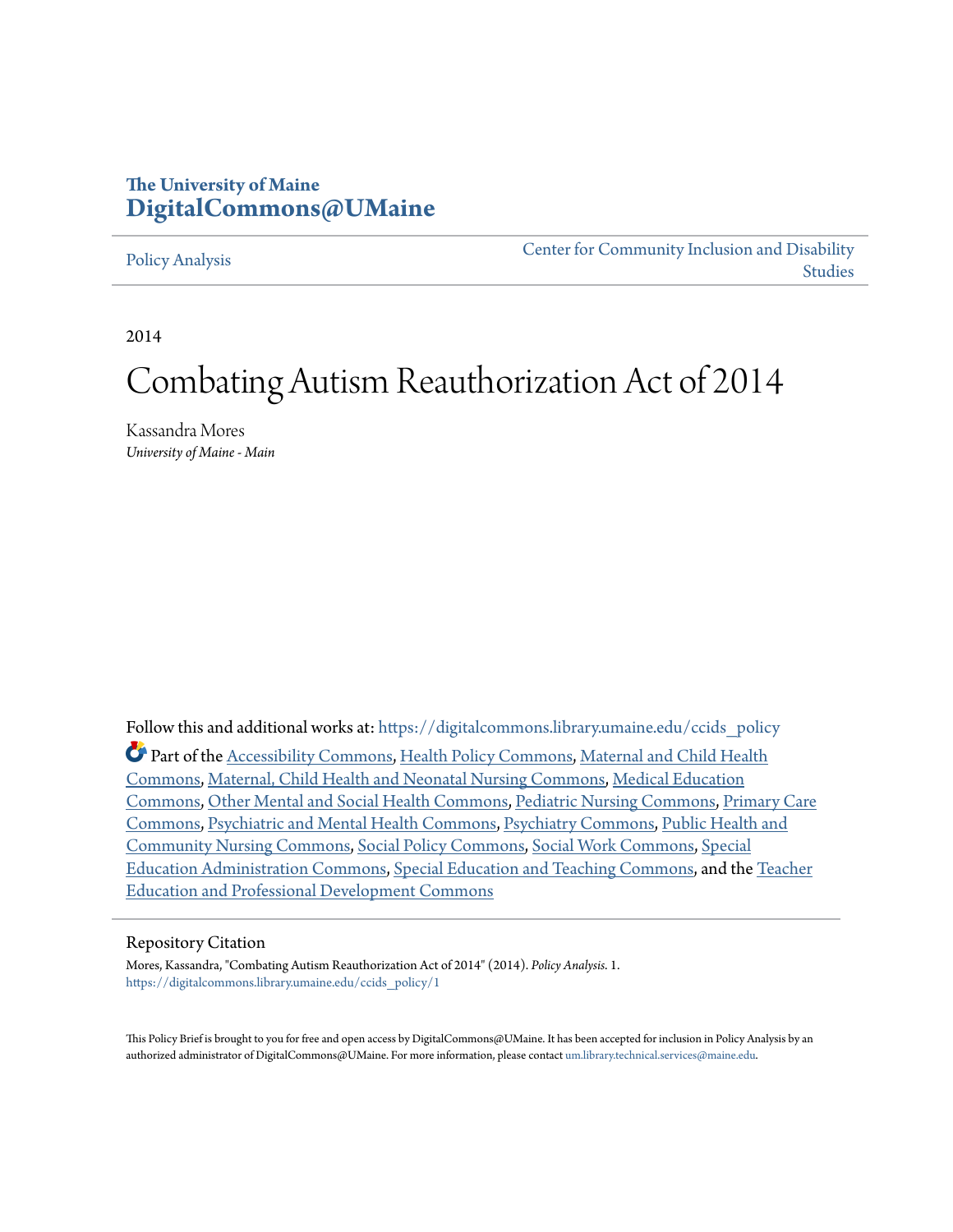

## POLICY BRIEF Combating Autism Reauthorization Act of 2014

**Kassandra Mores, BA; NH LEND Program Trainee 2013-14**

### Executive Summary

*On May 9, 2014, Representative Smith (R-NJ) and Representative Doyle (D-PA) introduced a bill to reauthorize the Combating Autism Act (H.R. 4631) for five years. Senator Menendez (D-NJ) and Senator Enzi (R-WY) are planning to introduce a Senate bill of the Combating Autism Reauthorization Act. The Combating Autism Act of 2011, due to sunset September 30, 2014, provides federal funding for autism research, public education, and early detection and intervention in Maine. We are hoping that you will consider voting in support of the Combating Autism Reauthorization Act.*

#### Prevalence and Cost of Services for People with Autism:

- In 2008, up to 1 in 6 children in the U.S. had a developmental disability, ranging from speech and language impairments to intellectual disabilities, cerebral palsy and autism.<sup>1</sup>
- One in 68 children have been identified with an Autism Spectrum Disorder (ASD).<sup>2</sup> Autism is a disorder that typically appears during the first two years of life. Autism manifests differently for each individual, but generally impacts the development in the areas of communication, social interaction and restricted or repetitive and stereotyped patterns of behavior, activities and interests. Autism is a lifelong disability.<sup>3</sup>
- In 2012, MaineCare claims data indicated that there were over 5,380 individuals with a diagnosis of ASD. This was a 29% increase from three years earlier and includes individuals from every age group. $4$
- The rate of students in Maine being served for special education under the category of autism has increased 34% within the last 5 years.<sup>4</sup>
- In 2012, the average lifelong supports needed by those with an ASD diagnosis were estimated to be between \$1.4 million for those without a corresponding intellectual disability, and \$2.3 million for those with a corresponding intellectual disability.<sup>5</sup>
- In 2013, the fastest growing group of individuals with ASD in Maine were young adults aged  $21 - 26.4$
- Early screening and detection of ASD can reduce lifelong costs dramatically.

<sup>1</sup> Boyle, C. A., Boulet, S., Schieve, L. A., Cohen, R. A., Blumberg, S. J., Yeargin-Allsopp, M., Visser, S., & Kogan, M. D. (2011). Trends in prevalence of developmental disabilities in US children, 1997-2008. Pediatrics, 1034-1042. doi: 10.1542/peds.2010-2989.

<sup>2</sup> Centers for Disease Control and Prevention. (March 27, 2014). US Department of Health and Human Services. Retrieved from http://www.cdc.gov/ media/releases/2014/p0327-autism-spectrum-disorder.html

<sup>3</sup> Autism Society of America. (2013). About autism. Retrieved April 28, 2014 from http://www.autism-society.org/about-autism/

<sup>4</sup> Maine Department of Health and Human Services and the Maine Department of Education. (April 2013). Autism spectrum disorders report. Retrieved May 15, 2014 from http://www.maine.gov/dhhs/reports/autism\_spectrum\_disorders-report.pdf..

<sup>5</sup> Autism Speaks. Retrieved March 25, 2014 from http://www.autismspeaks.org/science/science-news/autism%E2%80%99s-costs-nation-reach-137 billionyear